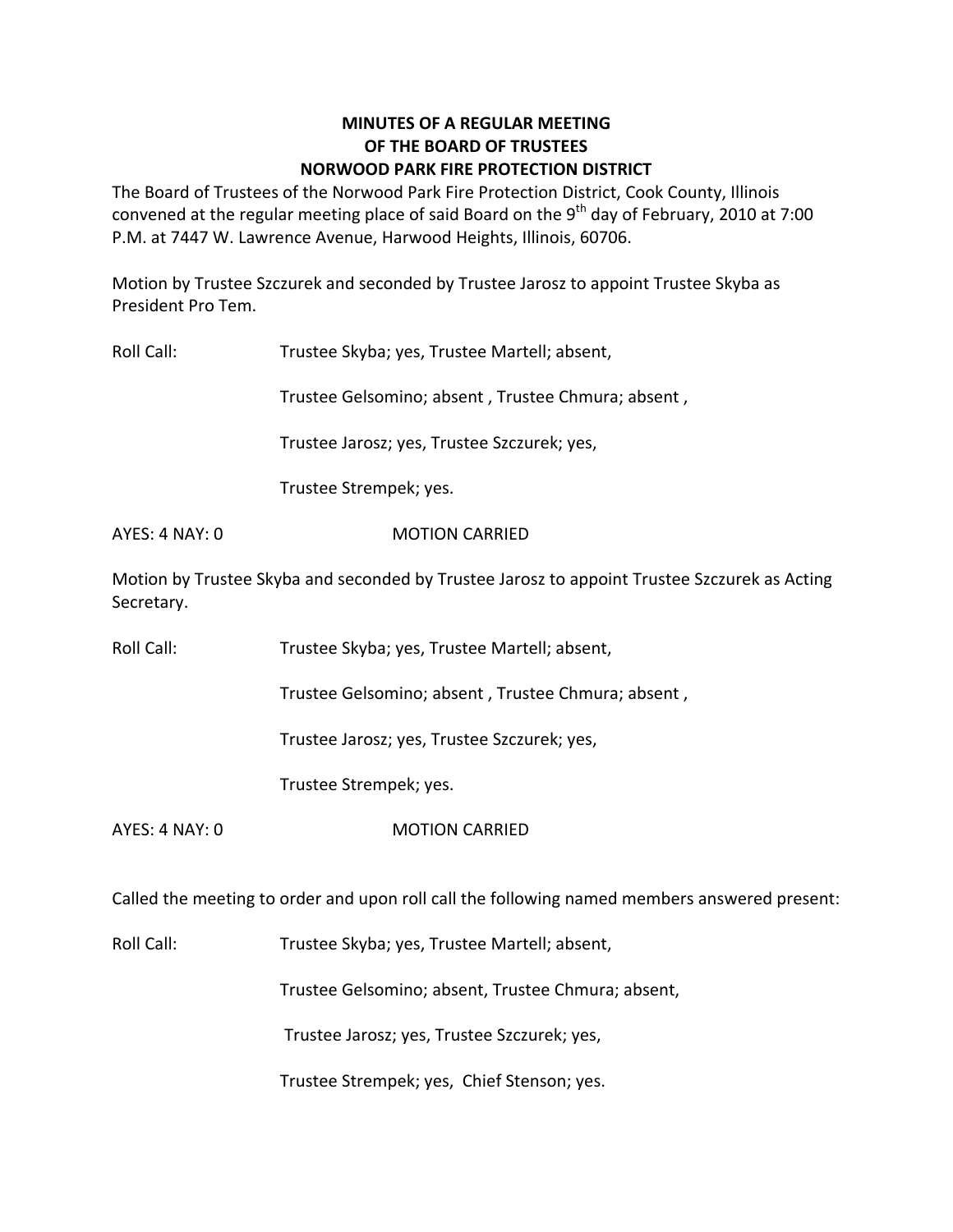The pledge was said at the start of the meeting.

Swearing in of Commissioner Jerome Kolaski, Sr.

# **COMMUNICATION WITH AUDIENCE** (Public Participation)

A motion was made by Trustee Jarosz and seconded by Trustee Strempek to suspend the rules to permit visitors to be recognized. The Board retains the right to refuse to recognize any individual if they feel their comments are not relevant or to "put them off", if they exceed their time allotment. After all have had an opportunity to address the Board, the President moves the rules be reinstated, and the Board will proceed with meeting.

AYES: 4 NAY: 0 MOTION CARRIED

Commissioner Rinaldi stated there is some time before testing will be done again. First meeting this year will be in March. Discussion on classes that Commissioner Kolaski will need to take.

A motion was made by Trustee Szczurek and seconded by Trustee Jarosz to approve the payment of all current bills.

Roll Call: Trustee Skyba; yes, Trustee Martell; absent,

Trustee Gelsomino; absent , Trustee Chmura; absent ,

Trustee Jarosz; yes, Trustee Szczurek; yes,

Trustee Strempek; yes.

AYES: 4 NAY: 0 MOTION CARRIED

A motion was made by Trustee Jarosz and seconded by Trustee Szczurek to approve the minutes of the Regular meeting held on January 12<sup>th</sup>, 2010.

Roll Call: Trustee Skyba; yes, Trustee Martell; absent,

Trustee Gelsomino; absent, Trustee Chmura; absent,

Trustee Jarosz; yes, Trustee Szczurek; yes,

Trustee Strempek; yes.

AYES: 4 NAY: 0 **MOTION CARRIED**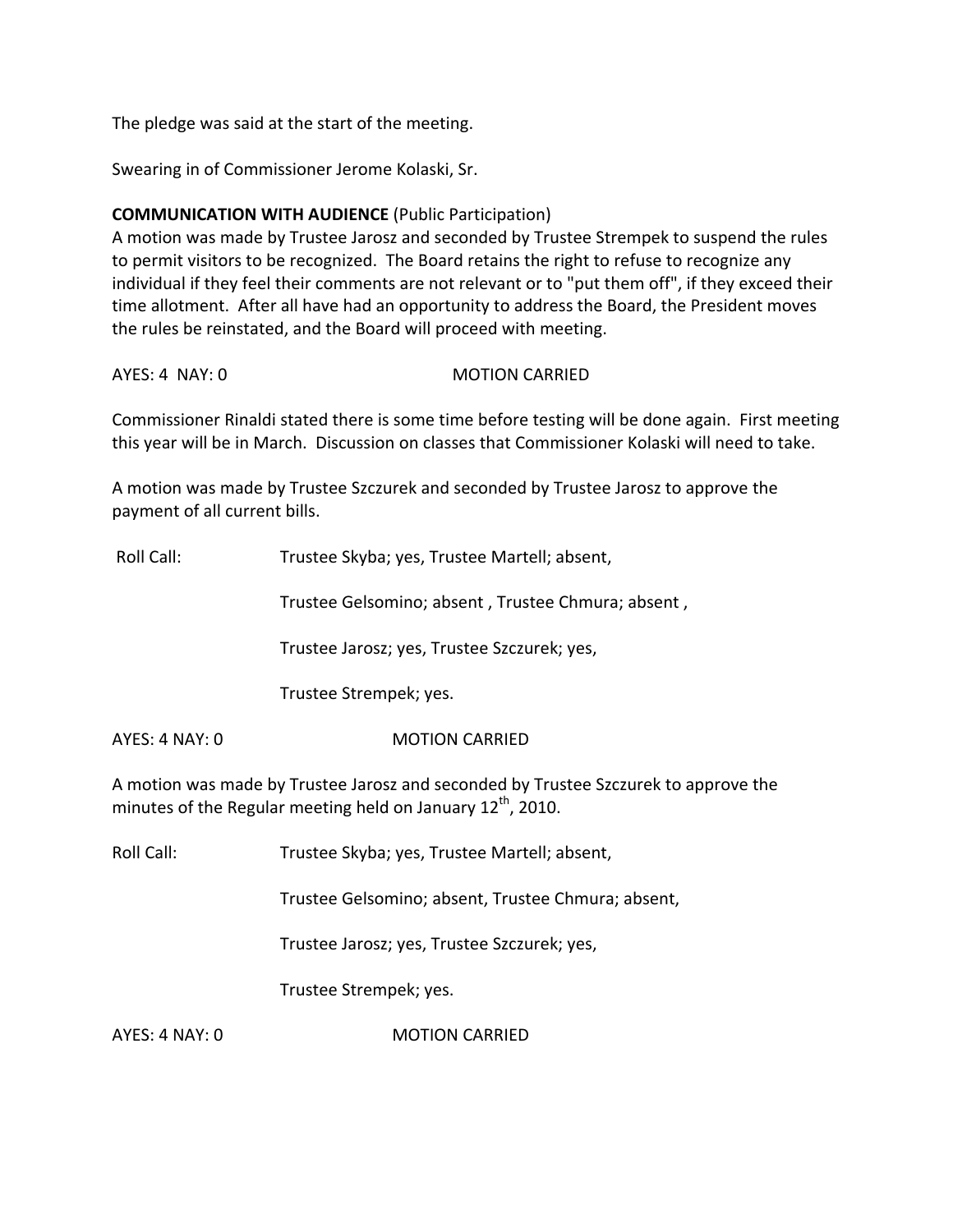### **TREASURER'S REPORT**

# Schedule of Assets (Arising from Cash Transactions) January 31, 2010

#### Assets

| Checking and money market accounts (interest rate):      |                    |
|----------------------------------------------------------|--------------------|
| Plaza Bank checking (0.245%)                             | \$<br>426          |
| Plaza Bank money market (0.295%)                         | 973,322            |
| Plaza Bank checking- Public Education                    | 573                |
| Plaza Bank ambulance billing money market (0.295%)       | 109,448            |
| Suburban Bank & Trust                                    | 5,630              |
| Total checking and money market accounts                 | 1,089,399          |
| Certificates of deposit (interest rate and maturity):    |                    |
| Parkway Bank and Trust (4.34% 05/10/10)                  | 482,420            |
| Plaza Bank (3.07% 01/17/11)                              | 119,601            |
| Plaza Bank (2.23% 03/18/10)                              | 405,851            |
| Plaza Bank (2.00% 06/23/10)                              | 1,250,278          |
| Belmont Bank (4.10% 05/21/11)                            | 444,688            |
| Parkway Bank and Trust (4.35% 04/07/10)                  | 325,683            |
| Total certificates of deposit                            | 3,028,521          |
| Total checking, money market and certificates of deposit | <u>\$4,117,920</u> |

Chief stated that there is a CD due next month for over \$400,000.00. He spoke with Trustee Martell and advised him that with the tax money coming in, we are able to purchase an additional \$600,000.00 CD. Trustee Martell is checking into rates.

Motion by Trustee Strempek, seconded by Trustee Jarosz to approve the Treasurer's report as presented from the Financial Statement for January 2010**.**

Roll Call: Trustee Skyba; yes, Trustee Martell; absent,

Trustee Gelsomino; absent, Trustee Chmura; absent,

Trustee Jarosz; yes, Trustee Szczurek; yes,

Trustee Strempek; yes.

AYES: 4 NAY: 0 **MOTION CARRIED**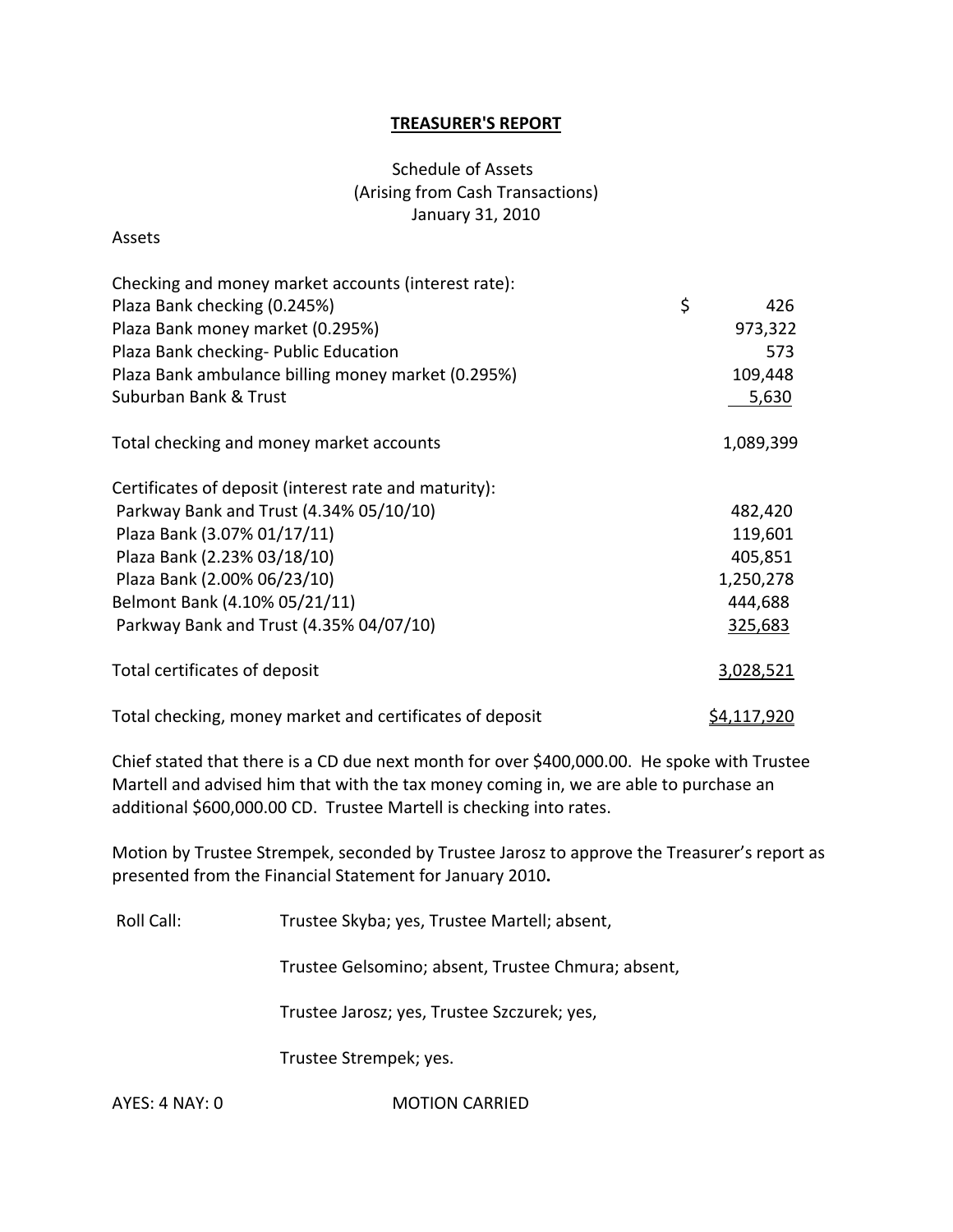### **Chiefs Report:**

All Trustees received a copy of the alarm report.

There is no Fire Prevention report this month due to Lt. Johnson being off. Some of his work is being accomplished by Deputy Chief Kovalcik for new construction, occupancies and plan reviews. The shift personnel have been doing some inspections. We hope to have Lt. Johnson back soon. Lt Johnson is doing well; he goes to the doctor every Wednesday and then reports back on his progress.

Our new Tahoe Command Vehicle is in and was to be delivered tomorrow but due to the weather it will not be here until Thursday. We will then need to have the radios transferred, the emergency lights installed and the graphics applied to the vehicle. We are planning on using the same company to install the lights and siren that did Squad 109, he did a remarkable job and works out of Bill Jacobs Chevrolet, he may even come here to do the work.

Division 20 is hosting an expo at the convention center in Rosemont on March  $24<sup>th</sup>$  and 25th. This is being held for all public officials. It will be a good opportunity to see all the resources that our Department has. There will be TRS Vehicles, Hazardous Materials Vehicles, Decon Trailer, IMAT Office Trailer, Lighting Trailers, Safety House, ZUMRO Tents, Command Centers, and Communication Vehicles. All of these vehicles are housed within or close by Division 20. These things have been given to the Division by FEMA or have been purchased by the Division. You will be receiving an invitation and we hope all of you can make it. Mike Kuryla the Fire Chief from Hillside is organizing the event and doing a great job.

Everybody received a copy of the life insurance quotes. It has gone to the Policy Committee and is on the agenda for a vote. Principal went up around 10%. They claim they have run in the red for the past few years. Our broker went out for bid but 8 out of 10 declined to quote. Reliance quoted a price less than half of Principals quote. Our broker does not have a good feeling because the quote is so low and later they can raise us and we would not be able to get back on our current policy. Discussion.

Sick time buy back in on the agenda, Trustee Martell and accountant Paul Smit approved the calculations.

We have a grant from IPRF (our Workers Compensation carrier) for \$14,000 to be used for training or firefighter safety. Chief stated he has spoken with the equipment committee about the possibility of purchasing new bunker gear for the men. Bunker gear cost about \$1,800/man. The life of this equipment is 10 years according to the Illinois Department of Labor. Currently the gear is 9 years old. The Chief would like to use this grant for the next three years and completely outfit all Norwood Park personnel. We have submitted an application to IPRF that we believe will be approved. We would receive the grant in April or May. Discussion.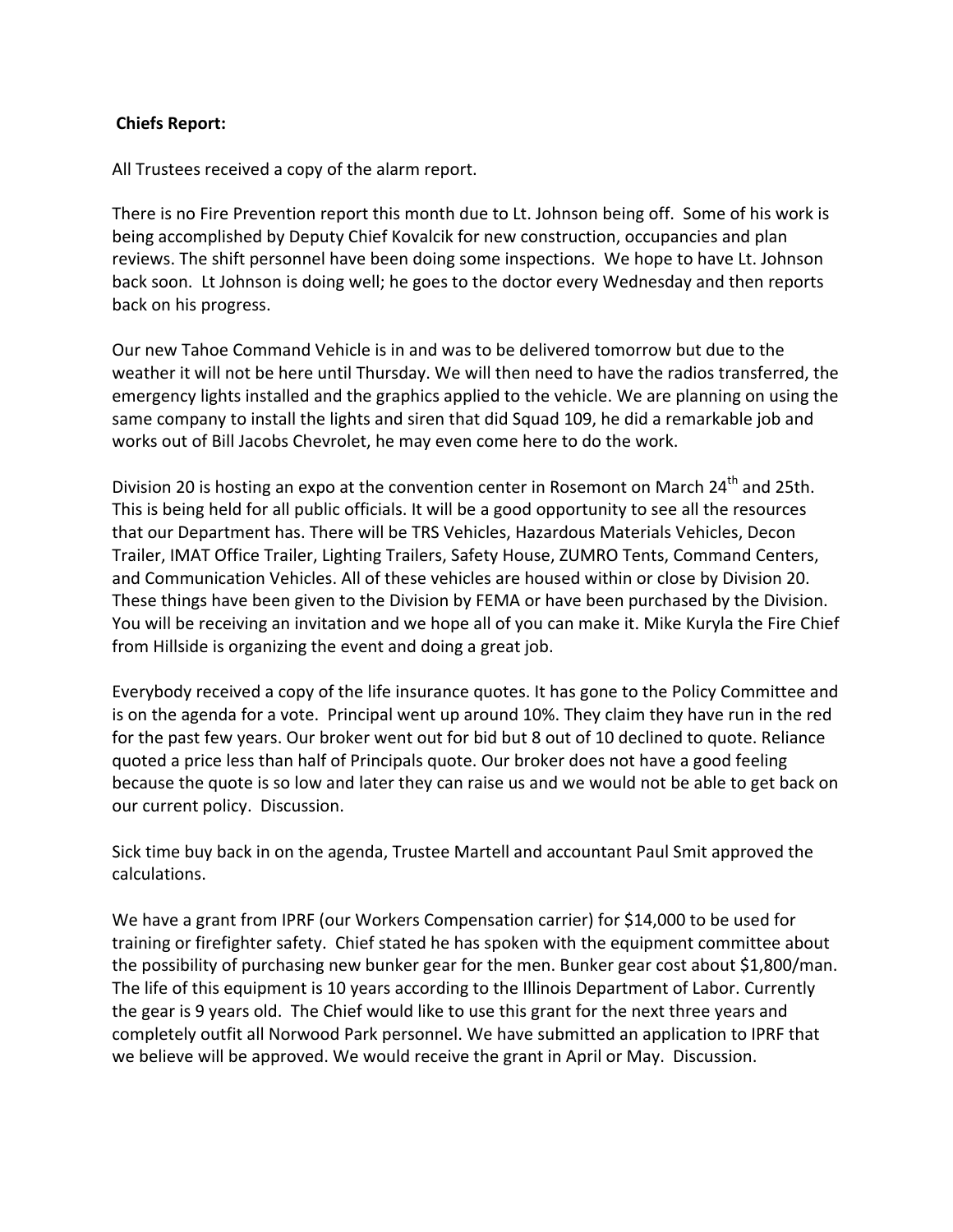The computers are 99% completed, we are hardwired in throughout the building. The Chief handed out a spread sheet and would like Trustee Strempek to discuss this during his Technology committee report.

A motion was made by Trustee Jarosz and seconded by Trustee Szczurek to accept the Chiefs report as presented for January 2010.

AYES: 4 NAY: 0 **MOTION CARRIED** 

### **Presidents Report:**

Nothing at this time.

### **Committee Reports:**

Finance Committee‐ Chairman Trustee Chmura is not present.

Building and Equipment Committee‐ Chairman Trustee Gelsomino is not present. Chief Stenson would like a meeting scheduled so they can lay out a plan for purchases needed in future years.

Technology and PR Media Committee‐ Chairman Trustee Strempek stated that the computers are all installed. Looking at the spreadsheet, it is broken down and shows additional items that were required to be purchased due to the operating system not being compatible with our current programs. Rich Busser's time for all the installation is also shown on the report. Trustee Strempek stated that they are adding a counter on the web site so we can monitor how many people visit the site. Also, the new Command Vehicle will have our website on the back of it. They are looking into another company for our IT needs due to the availability of our current IT tech.

Policy Committee‐ Chairman Trustee Skyba stated they were contacted regarding the Life Insurance quotes. The Policy Committee recommends remaining with our current carrier Principal.

Pension Fund‐ Trustee Chmura and Trustee Martell are not present. Chief stated that there was a meeting in January so the next meeting will be in April. Trustee Szczurek stated that he attended the meeting in January and the Investment Advisors were there discussing this past year. Trustee Jarosz stated that the Pension fund also authorized the transfer of \$500,000.00 to MB Financial. Discussion.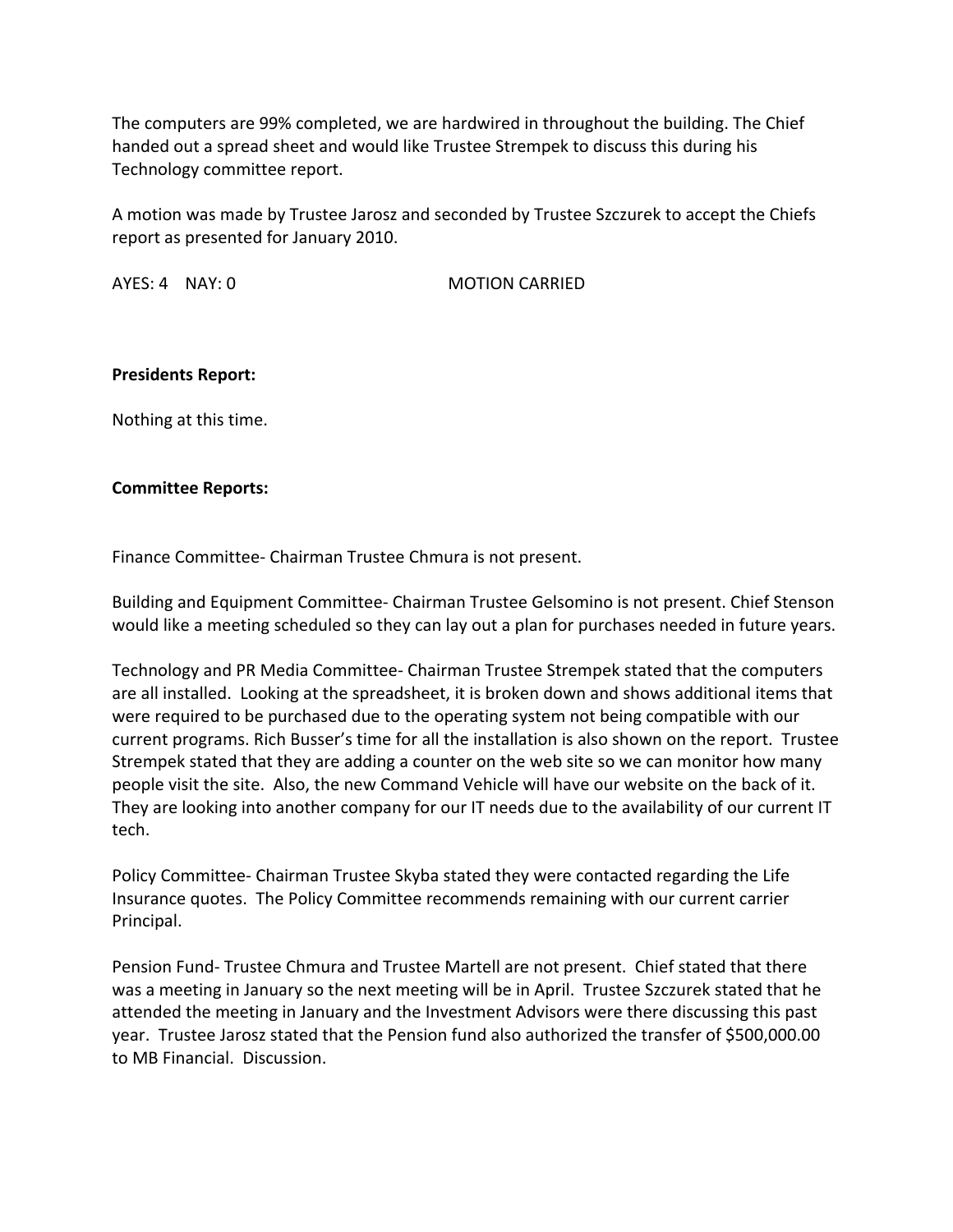### **Old Business:**

None.

#### **New Business**:

Motion by Trustee Szczurek and seconded by Trustee Jarosz to approve the payout of sick time buyback to the following: Claude Erlewein‐ 144 hours \$3,907.44 Steven Henmueller- 144 hours \$3,852.72 Paul Kossifologos- 132 hours \$3,269.82 Leigh Unger‐ 144 hours \$3,795.84 Art Koszczuk‐ 120 hours \$3,705.36

Total buyback \$18,531.18

Roll Call: Trustee Skyba; yes, Trustee Martell; absent,

Trustee Gelsomino; absent, Trustee Chmura; absent,

Trustee Jarosz; yes, Trustee Szczurek; yes,

Trustee Strempek; yes.

AYES: 4 NAY: 0 **MOTION CARRIED** 

Motion by Trustee Szczurek and seconded by Trustee Strempek to approve the payment to Crowe Horwath in the amount of \$410.00 for assisting Frank J. Baker and Company with work on the fiscal year 2009 audit.

Trustee Skyba asked what work was done, Chief explained our current auditor went over to Crowe to review work papers to assist with this fiscal year's audit. It was discussed last month and the Chief was asked to have it on this month's agenda.

Roll Call: Trustee Skyba; yes, Trustee Martell; absent,

Trustee Gelsomino; absent, Trustee Chmura; absent,

Trustee Jarosz; yes, Trustee Szczurek; yes,

Trustee Strempek; yes.

AYES: 4 NAY: 0 **MOTION CARRIED**